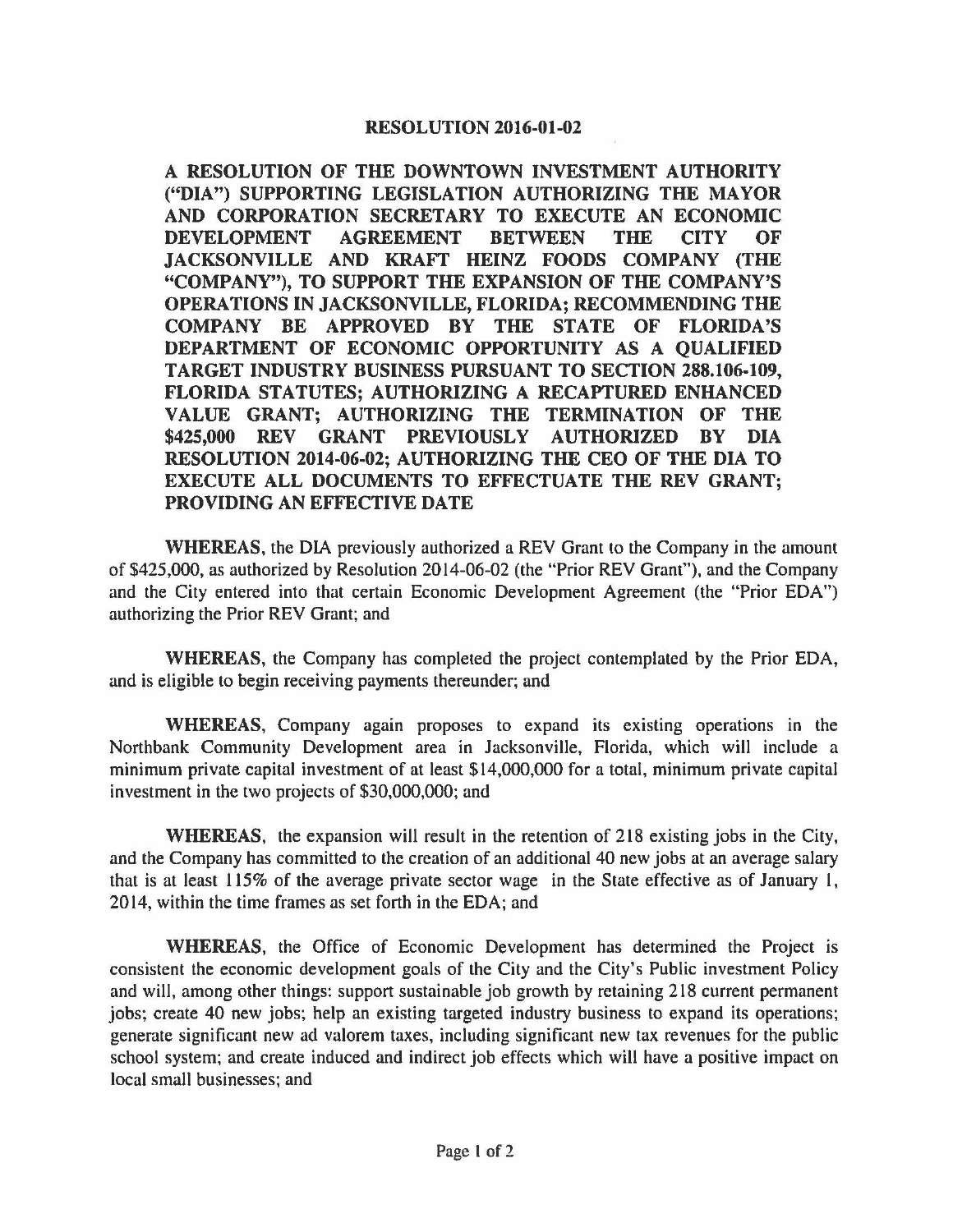**WHEREAS,** the City and Company have agreed to terminate the Prior EDA and to merge the Prior REV Grant into the REV Grant authorized by this Resolution; and

**WHEREAS,** the Downtown Investment Authority ("DIA") is authorized per section 55.308 *Economic Development* of the City Ordinance Code, pending City Council and Mayoral approvals, to utilize the Tax Increment Finance District Trust Funds to foster the redevelopment of the Downtown Northbank Community Redevelopment Area; and

**WHEREAS,** the City is proposing a REV Grant for a period of seven years in a total amount not exceed \$1,000,000, calculated on 50% the incremental increase in the county portion of ad valorem taxes generated from the Company's proposed private capital investment of up to \$30,000,000 (the "REV Grant"); and

**WHEREAS,** the REV Grant annual payments will be funded through the Northbank Tax Increment Finance District Trust Fund; and

**WHEREAS,** the proposed QTI Refunds and the REV Grant incentive is a material factor in assisting the Company to expand its operations in Jacksonville.

**BE IT RESOLVED, by the Downtown Investment Authority:** 

**Section 1.** The DIA finds that the recitals set forth above are true and correct and are incorporated herein by this reference.

**Section 2.** The DIA hereby authorizes the REV Grant and approves the EDA and supports and encourages the approval of the EDA by the City Council and execution of the EDA by the City and the Company.

**Section 3.** The DIA authorizes the termination of the Prior REV Grant to the Company authorized by DIA Resolution 2014-06-02, effective upon execution of the EDA.

**Section 4.** The DIA hereby authorizes the CEO to execute all documents needed to effectuate the REV Grant.

**Section 5.** The Effective Date of this Resolution is the date upon execution of the Resolution by the Chairman of the DIA.